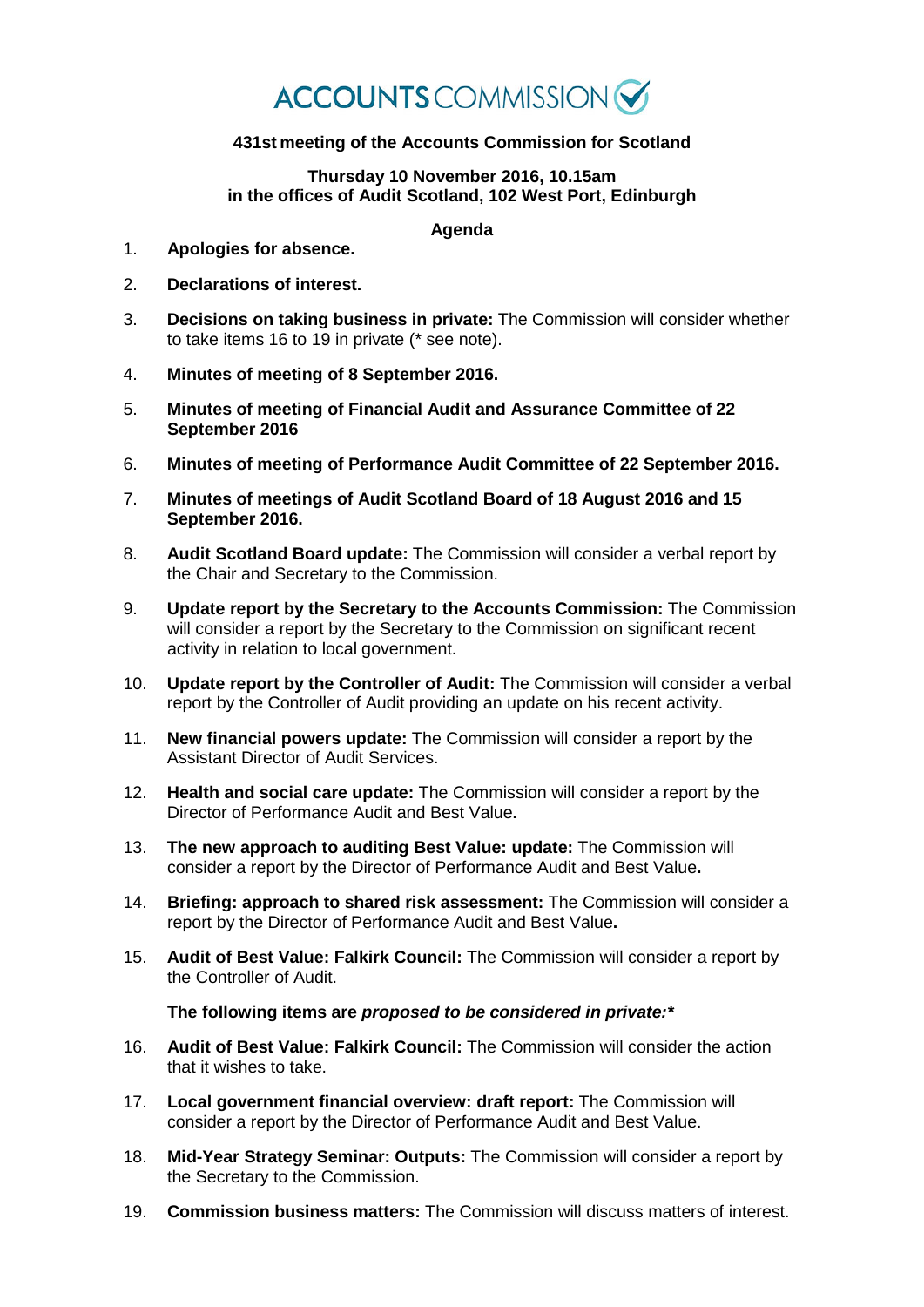- \* It is proposed that items 16 to 19 be considered in private because:
	- Item 16 requires the Commission to consider actions in relation to a report by the Controller of Audit. The Commission is then obliged by statute to inform the council in question of its decision, which the Commission does before making the decision public.
	- Item 17 proposes a draft audit report which the Commission is to consider in private before publishing.
	- Item 18 presents outputs from the Commission's private Mid-Year Strategy Seminar which may include confidential policy matters that the Commission would wish to discuss in private before proceeding.
	- Item 19 may be required if there are any confidential matters that require to be discussed outwith the public domain. The Chair will inform the meeting in public at the start of the meeting if this item is required and what it covers.